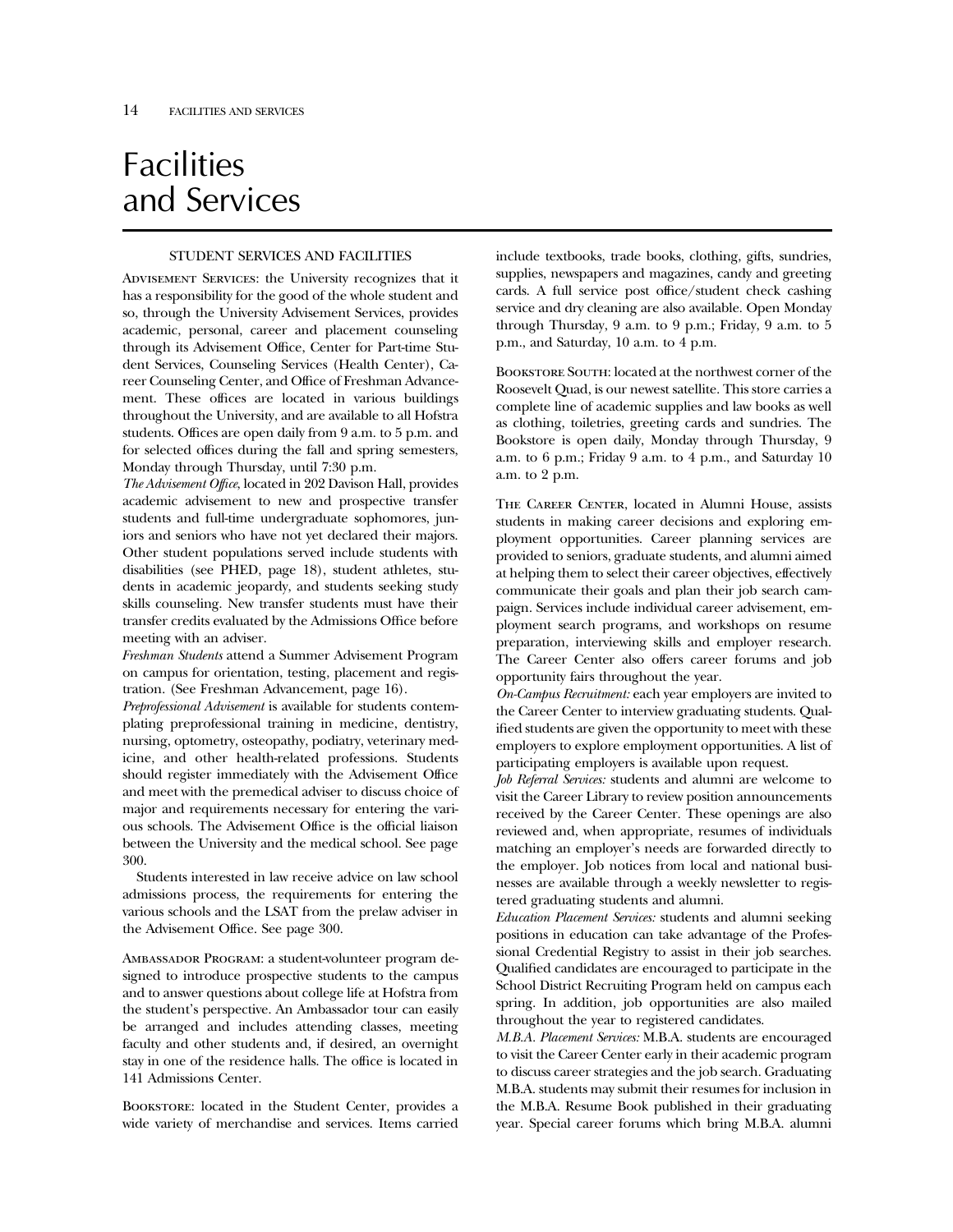executives back to campus to share career insights, supplement the On-Campus Recruitment Program and the employment referral service.

*Alumni Career Forums:* alumni from a wide variety of fields return to campus to offer all students insights into their career fields, advice on career development, and job search strategies.

*Civil Service Opportunities:* positions with local, state, and federal civil services are posted in the Career Library. Additional information, test announcements, and application materials are also available.

*Career Library:* offers students and alumni a rich selection of materials such as employer directories, print and electronic job listings, informative guides to a wide variety of careers, job search guides, and employer information files to assist with career exploration, career management and the job search. Employer information files include annual reports, recruiting brochures and videos to assist with employer research. Students may access these materials during office hours, Monday through Friday, 9 to 5 p.m., plus extended hours to 8 p.m. on one evening each week to be arranged. For appointments and additional information, call (516) 463-6060 or stop by the reception desk at Alumni House

Career Counseling Center: students may seek vocational or educational counseling for a variety of reasons: they may wonder what major field to select; they may wish to consider careers that are appropriate following graduation, or they may want to explore their suitability for graduate study. Following the initial counseling session, tests of vocational interests, aptitude and other relevant measures are usually given. Additional counseling interviews explore the test results and help plan future educational and vocational decisions.

*Career Information Library:* for information about career fields and programs of study, the Career Counseling Center maintains an up-to-date collection of college and professional school bulletins, occupational books and pamphlets, and microfiche listings of job openings from every state throughout the nation. This material covers a wide range of information on careers, such as salaries, job requirements, duties performed, etc. Any student of the University may use this material during office hours, Monday through Friday, 9 a.m. to 5 p.m.; Tuesday evening until 8 p.m. For appointments and additional information, call (516) 463-6788 or come to Room 120, Saltzman Community Service Center.

Career Development Center provides a variety of programs for students throughout their years at the University to assist in the selection of a career objective and in planning a job search campaign. Located in the West Wing of the Student Center as an integral part of the Office of the Dean of Students, the Career Development Center offers students, from freshman through senior year, individual counseling as well as special programs to advance the student towards his/her career goal. The services listed below are offered by the Center.

*Career Workshops and Seminars:* topics range from career exploration to current job market trends. Workshops in job hunting techniques, resume preparation, interviewing skills, and graduate school application are offered.

*Student Employment Opportunities:* students who are interested in working while attending classes can take advantage of the large number of part-time jobs that are available on-campus throughout the University and off-campus in companies in the metropolitan area. Bulletin boards at the Career Development Center lists current part-time and summer jobs. On-campus jobs are available by assignment through the Student Employment Coordinator.

*Career Resource Library:* contains career exploration materials in the form of manuals, workbooks, videos, corporate literature, and computer-generated data. Counselor assistance in using the Career Library is encouraged.

*Internships/Externships:*students are encouraged to participate in opportunities which provide practical experience in their chosen career field. A bulletin board listing internships is also posted at the Career Development Center.

*Volunteers/HELP (Hofstra Educational League for Progress):* for students who have an interest in participating in a working environment that serves the community. Opportunities are posted at the Career Development Center where students can share their time and talents in not-for-profit agencies, community-based organizations, schools, and hospitals.

Center for Part-time Student Services: created to meet the needs of part-time undergraduate and nonmatriculated graduate students. Academic advisement, career search support, and information resources is provided to all current and prospective part-time undergraduate students who are in attendance or who anticipate attending the University. Office hours are Monday through Thursday, 9 a.m. to 8 p.m., and Friday 9 a.m. to 5 p.m. Located in room 105 Memorial Hall.

Chaplains: spiritual guidance and counseling are provided by Catholic, Jewish, Muslim, and Protestant chaplains who have offices in the Student Center.

Other services include opportunities for worship, retreats, interfaith events, seminars on topics of faith and ethics, and volunteer opportunities in local agencies.

Child Care Institute: the Lindner-Goldberg Child Care Institute in the Saltzman Community Services Center serves children from 8 weeks to 5 years of age. In cooperation with the School of Education, and other academic departments, the program offers a nurturing curriculum for young children. The Institute is open to all members of the Hofstra Family as well as to the outside community, Monday through Friday, 7:30 a.m. to 5:30 p.m. For additional information regarding fees, schedules and enrollment, call (516) 463-5194.

DEAN OF STUDENTS: serves as coordinator for many student-related programs including the Center for Part-time Student Services, Chaplains Office, Health Services, International Students, Judicial Affairs, Residential Life, Stu-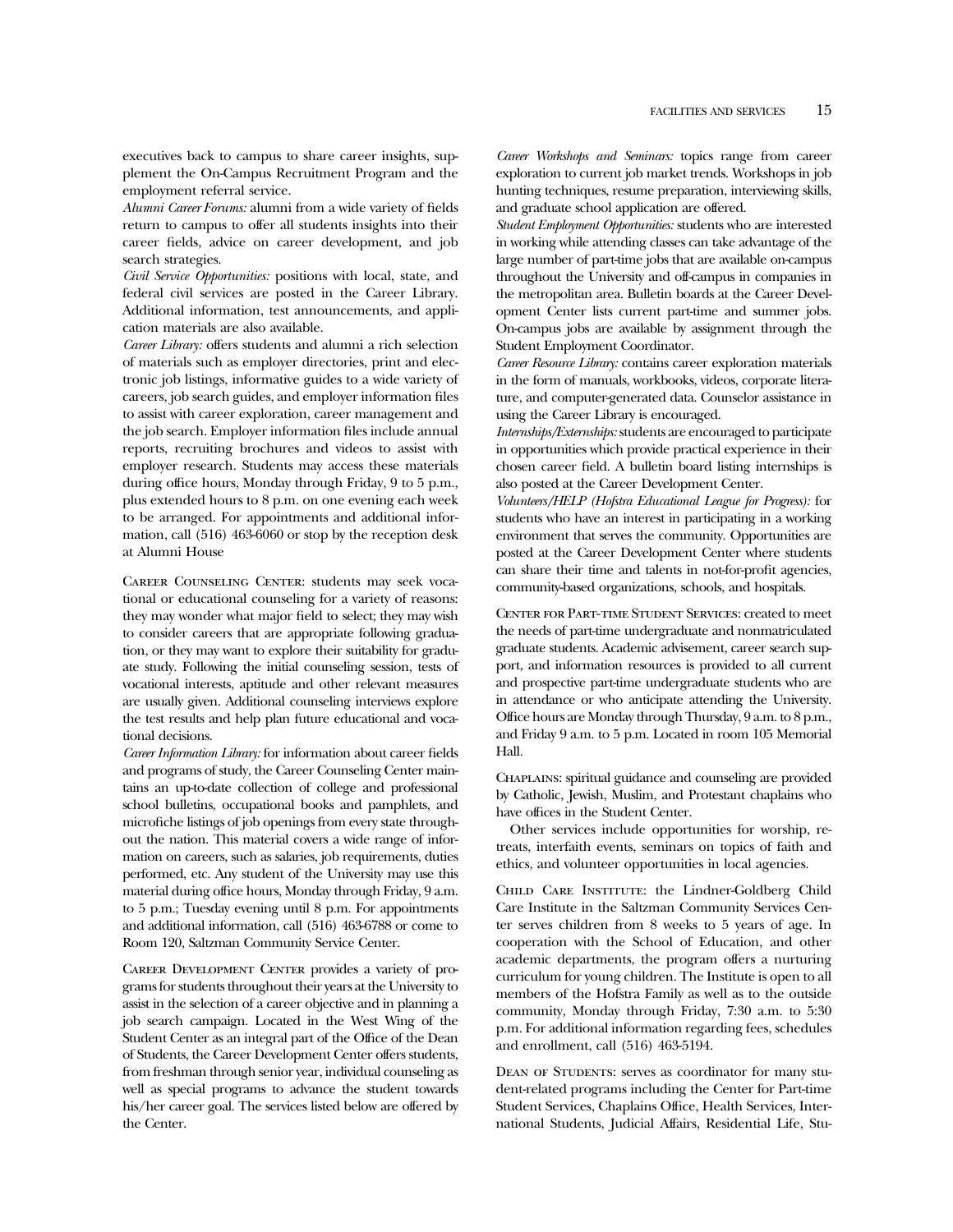dent Activities and Recreation/Intramurals. This Office sponsors an annual Parents Day and cooperates with Alumni College in planning Homecoming Weekend.

Student disciplinary matters are referred to the Judicial Coordinator in the Dean's Office, who assists all involved to assure fair and equitable solutions.

Students are encouraged to discuss suggestions or problems with the Dean. Located in 240 Student Center.

George Dempster Hall for Communications: located west of the Roosevelt Quad, is the home of the School of Communication, with departments of *Audio/Video/Film, Journalism and Mass Media Studies,* and *Speech Communication and Rhetorical Studies.* It also houses one of the largest, most-advanced, noncommercial television facilities in the East, with two broadcast-quality studios and control rooms, one nonbroadcast studio and control room, four state-of-the-art edit suites, a C and Ku Band satellite downlinking terminal, and the control center for the University's cable television system. Also located here is the University's own radio station (WRHU-FM/88.7mHz), a Macintosh multi-media 24-workstation computer laboratory, a journalism city room, and a large dance studio.

Food Services: five restaurants are available to the Hofstra community on the North Campus. The Student Center Main Dining Rooms and Cafe, serving breakfast, lunch and dinner, are open from 7:30 a.m. to 7:00 p.m., Monday through Friday; Saturday and Sunday hours are from 11 a.m. to 2 p.m. for brunch and 4:30 to 7 p.m. for dinner. The Rathskeller, also housed in the Student Center, is open Monday through Thursday, 11 a.m. to 7:30 p.m., and until 3 p.m. on Friday. Sbarro's Italian Eatery is open 12 noon to 2 a.m. daily.

The Netherlands, serving lunch and dinner, is open Monday through Thursday, from 11 a.m. to 7 p.m., and 3 p.m. on Friday.

For additional eating facilities on the North Campus, see Hofstra USA entertainment center.

On the South Campus, Bits 'N Bytes in Memorial Hall, is open from 7:30 a.m. to 9 p.m., Monday through Thursday and until 3 p.m. on Friday.

The Deli is located south of McEwen Hall and is open Monday through Thursday from 7:30 a.m. to 9 p.m.; Friday, 7:30 a.m. to 5 p.m.; Saturday, 8 a.m. to 3 p.m. and on Sunday, 10 a.m. to 2 p.m.

Freshman Advancement provides ongoing support services related to academic issues, student involvement, and University policies for all freshmen at Hofstra University. First-year students who have not declared a major receive their academic advisement from the Office of Freshman Advancement. Freshmen who have declared a major receive academic advisement from their department of specialization, but they should also feel free to take advantage of the support services offered by this office.

In an attempt to help new students with the transition to college, the Office of Freshman Advancement sponsors and/or cosponsors programming opportunities for Hofstra's first-year students. The programs are designed to help the new students grow mentally, socially and emotionally. Opportunities include *New Student Orientation*, which takes place during the summer before the freshman year. A student mentoring program called the *Peer Guide Program*, and *Horizons*, an ongoing workshop series designed to enhance new student success in college, are also sponsored by the Office of Freshman Advancement.

We invite and encourage all freshmen to use the academic and social support services provided by this office. The Office of Freshman Advancement is located in 200 Davison Hall. Students can reach the Office by calling (516) 463-6320.

HEALTH CENTER: confidential medical care is provided to Hofstra students at the Hofstra University Health Center. *Health Services:* all students are required to provide a physician's medical history and physical examination which includes the New York State required proof of immunization against measles (two injections), mumps and German measles. Care in the seven-bed medical facility is available. Physicians are available on a daily basis and hours are posted. The gynecology clinic is conducted weekly without charge to the student. Nurses are available for emergencies and a physician is on call at all times. If hospital care is necessary, transportation to a local hospital is provided by public safety.

Medical treatment or evaluation is not part of a student's Hofstra record.

During the summer months, the Health Center is open Monday through Friday from 9 a.m. to 5 p.m. Located on the North Campus: (516) 463-6745.

Hofstra USA, a casual meeting place for the Hofstra community, provides recreation, dining and dancing, a gameroom, concert facility and a theater. Kate and Willy's pub style restaurant serves lunch, Monday through Friday, 11 to 3 p.m., and dinner, 4:30 to 7:30 p.m. seven days a week. Dutch Treats, a deli/grocery store is open seven days a week; Sunday through Thursday, 11 a.m. to 11 p.m.; Friday and Saturday, 11 a.m. to midnight. The Lion's Den serves dinner Monday through Friday, 4:30 to 7:30 p.m., and is available for on and off-campus catering events. Located on the North Campus, north of Enterprise Hall.

Intercollegiate Athletics: Hofstra's athletic programs are competitive on the national level. In recent years, enthusiasm about and involvement in the athletic program at Hofstra have continued to grow. Within the program there are opportunities for all men and women athletes to compete in well-financed, quality Division I programs. The available facilities include the Physical Fitness Center on the North Campus for indoor sports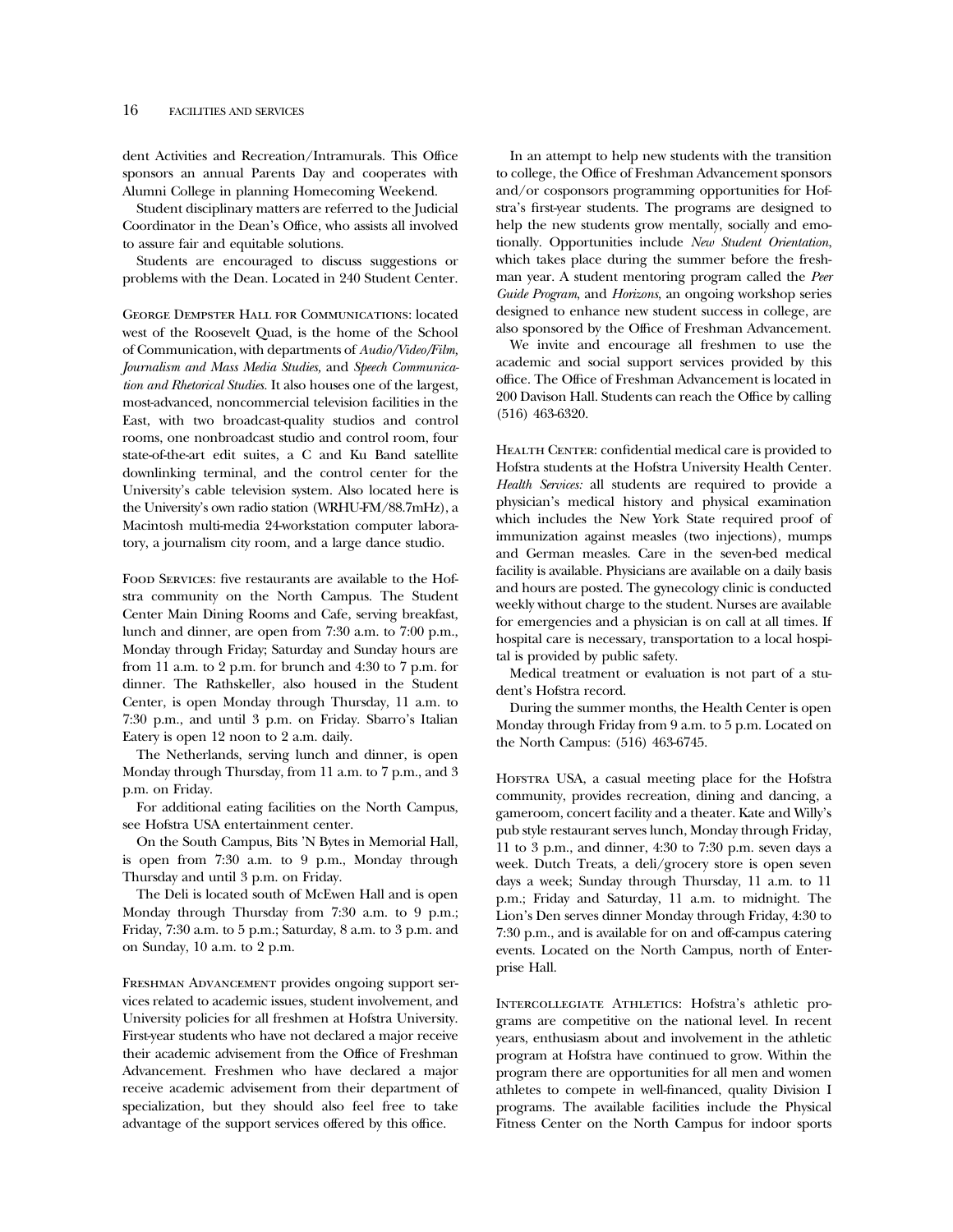such as basketball, volleyball and wrestling. Hofstra's Stadium, located on the South Campus, has facilities for outdoor sports such as football, field hockey, lacrosse and soccer.

The Hofstra Swim Center is located in the south wing of the Physical Fitness Center. The indoor Olympic-size pool is available for all swimming activities.

The University sponsors eight teams for women: basketball, cross-country, volleyball, softball, tennis, soccer, field hockey and lacrosse and nine teams for men: football, basketball, wrestling, lacrosse, soccer, baseball, tennis, golf (coeducational) and cross-country.

To be eligible for intercollegiate competition, a continuing student must have earned a minimum of 24 semester hours of credit in the preceding academic year. This minimum shall not include grades of F, W, NCr or INC. A first year student entering from high school must meet the core curriculum standards as required by NCAA regulations.

Students, faculty and staff are admitted free to all regular season athletic events.

INTERNATIONAL STUDENTS: this office is concerned with all aspects of the international student's life at Hofstra: academic, social, cultural, legal and financial. It is located in 221 Student Center.

The office tries to help each international student reach his or her educational objective by giving assistance before arrival and throughout the student's stay. The office provides an orientation program that introduces new students to Hofstra, to registration procedures, the English Language Program, academic policies, housing, health services and social activities. The director also provides information on United States immigration regulations and acts as liaison with United States and foreign governmental and educational organizations.

All students are encouraged to join the Organization of International Students which sponsors social and cultural events which are of interest to the entire Hofstra community.

INTERNATIONAL STUDY: study abroad is one of the most effective ways of learning about our world. Hofstra students have many opportunities to earn credits while studying in other countries. Undergraduate students can choose from a number of programs which have been developed over the years by the College of Liberal Arts and Sciences, New College, the Zarb School of Business, and the School of Communication.

A brief description of Hofstra programs is listed below; all Hofstra undergraduates who meet the specific prerequisites of any program are eligible and welcome to apply. Information on these programs is available in the International Students' Office, 221 Student Center, or from the individual Dean's Office, indicated below.

Students who want to pursue programs not listed below can be advised by the International Students Office about available programs elsewhere. To be eligible to receive

credit towards a bachelor's degree, students must have courses approved in advance on the Permission To Enroll at Another Institution Form, available from the International Students Office or the Deans' Offices.

*Hofstra College of Liberal Arts and Sciences:* Dean's Office, 2nd floor, Heger Hall.

Each summer, Hofstra offers language and literature/ culture programs in Nice and Madrid. Both programs involve a month of classes, Monday through Friday, which earns the student six credits of French or Spanish, plus a ten-day period of unstructured travel. Students reside with local families during their studies, thereby profiting from an invaluable experience of daily language learning. Multiple cultural excursions round out both programs.

The summer program in Italy and China differs from those in France and Spain: students travel to several cities, thus learning first-hand about the whole country. Cultural excursions as well as language instruction also fill out this program. Housing is provided in hotels or student accommodations.

January programs are offered in London and Venice. The London program concentrates on contemporary British theater. Students are housed in hotels and meet with a Hofstra professor over a three-week period to study current plays. They then see those plays performed on the stage; discussion of the performances forms an important element of the course work. Three credits in English can be earned in this program.

The three-week Venice program gives students the opportunity to earn three credits in one of the following disciplines: comparative literature, art history and architecture, or Italian. Classes meet Monday through Thursday mornings. Side trips to Florence, Padova, Burano, Murano, Torcello and cultural tours around Venice supplement classroom work. Students can enjoy weekend travel to Rome, Bologna, Milan, Verona and other Italian cities.

In addition, a tropical marine biology program is offered in Jamaica, West Indies. For a description of our facility, see Marine Laboratory listed below.

*New College:* Off-Campus Education Office, 2nd floor, Roosevelt Hall. The Off-Campus Education Program is an academic option open to Hofstra University students that affords undergraduates the opportunity to design and execute full or part-time field projects as interns or apprentices for academic credit.

Through *Educational Programmes Abroad,* students have the opportunity to attend semester length courses while participating in internships in London, Bonn, Cologne, Paris, Madrid, or in the offices of British Members of Parliament. Academic courses in the liberal arts and internships are available in many areas: advertising, business studies, education, health care, law, medical research, museum and art galleries, pressure groups and politics, retail, social sciences, theater and town planning.

Through the *Institute of European Studies* and the *Institute of Asian Studies,* students may earn credits by studying,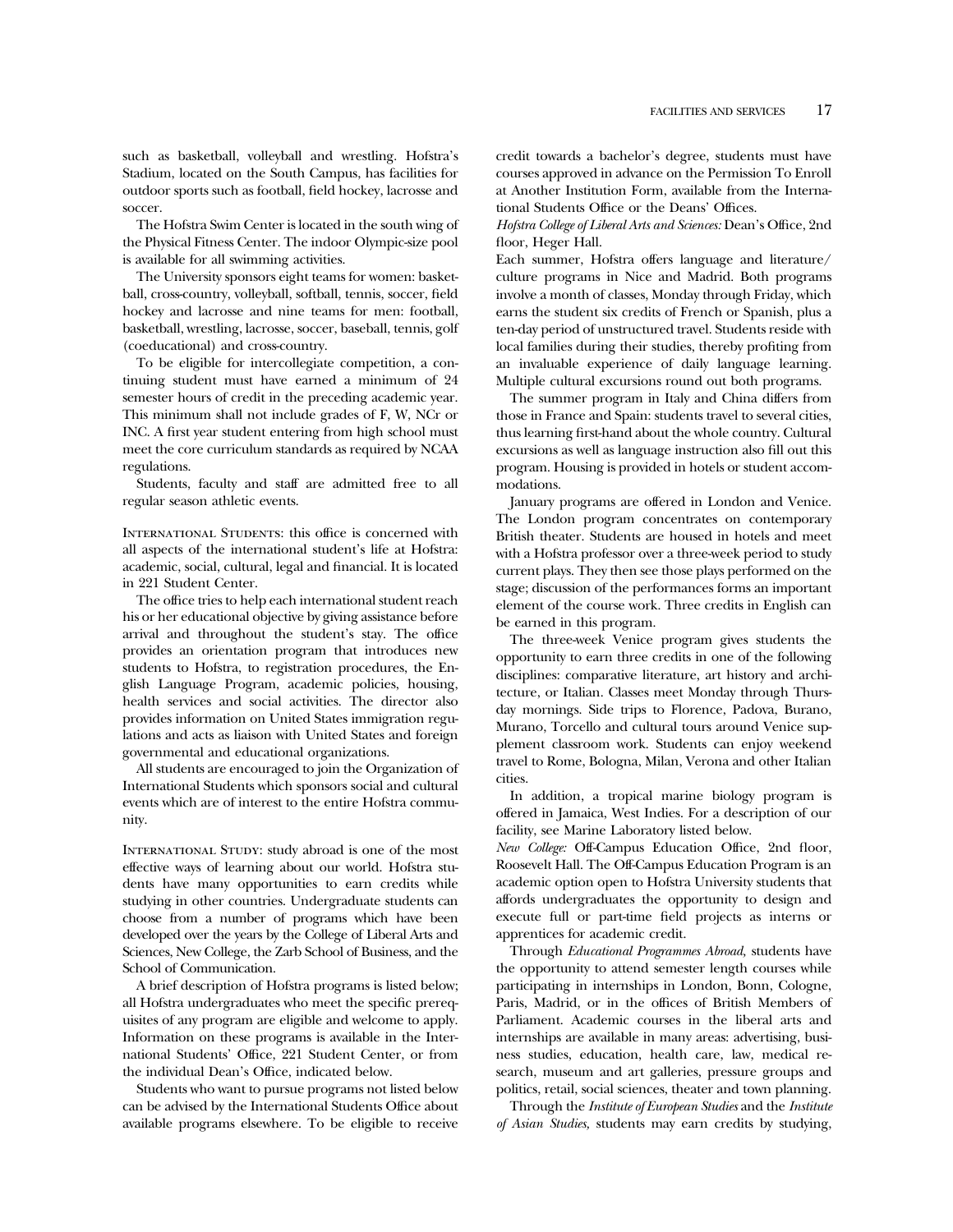living and working for a semester or an entire academic year at one of the IES/IAS centers. These centers are located in a number of cities in the following countries: Great Britain, Spain, Italy, France, Austria, Germany and the Commonwealth of Independent States, as well as in Australia, China, Taiwan, Japan and Singapore.

Select New College students at Hofstra University are eligible to study for one semester or an academic year at Oxford University. Students will enjoy all the main privileges of studying at an Oxford College and participating in English university life.

*Frank G. Zarb School of Business:* Dean's Office, 3rd floor, Weller Hall. Hofstra-Erasmus University Joint International Summer Program in Rotterdam, The Netherlands. Every summer, Hofstra University's AACSB accredited Zarb School of Business offers Hofstra students the opportunity to study at Erasmus University.

Emphasis is placed on the multicultural context of the program, since fifty percent of each class includes students from The Netherlands and other countries. In addition, classes meet on Mondays, Tuesdays and Wednesdays, which allows students to take advantage of travel opportunities on long weekends.

*School of Communication:* Dean's Office, 3rd floor, Dempster Hall. The School offers a January program to Israel. The Israel program, jointly offered with New College and in cooperation with the Overseas Student Program of Tel Aviv University, is a unique opportunity for students to learn about and experience this fascinating country while earning one to four credits. This three-week, interdisciplinary course focuses on Israel's media, politics, history, art and diverse cultures. Students live primarily on a kibbutz near Tel Aviv with additional stays in Jerusalem and Tiberias. They attend classes with Hofstra professors and guest lecturers at Tel Aviv University and elsewhere. They also travel throughout the country by private bus, enjoying privately-guided field trips while participating in various cultural events.

*Law School:* Dean's Office, 2nd floor, Law School. Study abroad opportunities also exist for students at the Hofstra Law School. The Law School holds a summer law program at the University of Nice in Nice, France. Special rules govern these programs for law students. The Law School's programs are open to law students and law graduates. Graduate students in other disciplines may also be eligible. Interested students should inquire at the Law School through the Dean's Office.

Marine Laboratory: Hofstra's own facility, located on the north coast of the West Indian island of Jamaica, consists of a fleet of boats, a two-story laboratory building and its own hotel, beach and dive shop.

All students, regardless of major, are eligible to enroll in tropical marine biology courses. Undergraduate and graduate courses are taught in July.

Courses other than biology, such as location photography offered by the Fine Arts Department, and solar energy offered by the Engineering Department, have also used the facility. The laboratory is available for internships, individual projects and graduate research.

For information, contact Professor Kaplan in the Biology Department.

Parking Privileges are available to all vehicles registered with the Department of Public Safety. Only by prompt registering of vehicles (including changes in state license plate numbers when necessary), the proper display of the University parking permit, and the adherence to all parking regulations, will these privileges be assured. There is no fee for parking permits. Copies of campus vehicle regulations and parking permits may be obtained at the Department of Public Safety at the Information Center, 24 hours a day, seven days a week.

PHED (Program for the Higher Education of the Disabled) and PALS (Program for Academic Learning Skills): serve the community of individuals with disabilities on the Hofstra campus by 1) providing appropriate support services to eligible students (such as registration assistance, reader/writer/attendant care referrals, interpreters, counseling, wheelchair repair and equipment loan, TDD services, test administration and liaison with sponsoring agencies, books on tape); 2) fostering independent skills necessary for survival at Hofstra and beyond; and 3) work toward the elimination of architectural and attitudinal barriers. For further information for students with physical disabilities, contact the Director of PHED in the Advisement Office. For students with learning disabilities, contact the Director of PALS, component of the Freshman Division, School for University Studies. Please see p. 438 for the statement of compliance with appropriate Federal and State regulations.

Recreation and Intramural Programs: provide students, staff and faculty with opportunities to develop leisure interests through a wide variety of activities designed to complement academic pursuits. Instruction is available in a number of organized activities.

The program organizes competition in individual and team sports, which are open to all persons in the Hofstra community. There are outdoor recreation programs in camping, canoeing and backpacking. A valid I.D. card is necessary in order to participate in the programs and to use the facilities. A monthly calendar of events is available. The new recreation facility is located on the North Campus, east of Colonial Square.

#### *Facilities*

| Aerobic room                             | Swim Center          |
|------------------------------------------|----------------------|
| Athletic fields                          | Tennis courts        |
| Badminton courts (7)                     | $(11$ outdoor,       |
| Basketball                               | 2 indoor)            |
| $(10 \text{ indoor}, 2 \text{ outdoor})$ | Volleyball courts    |
| Dance studio                             | $(8 \text{ indoor})$ |
| Indoor track (1/10 mile)                 | Weight-training room |
| Jogging course                           |                      |
| (outdoor)                                |                      |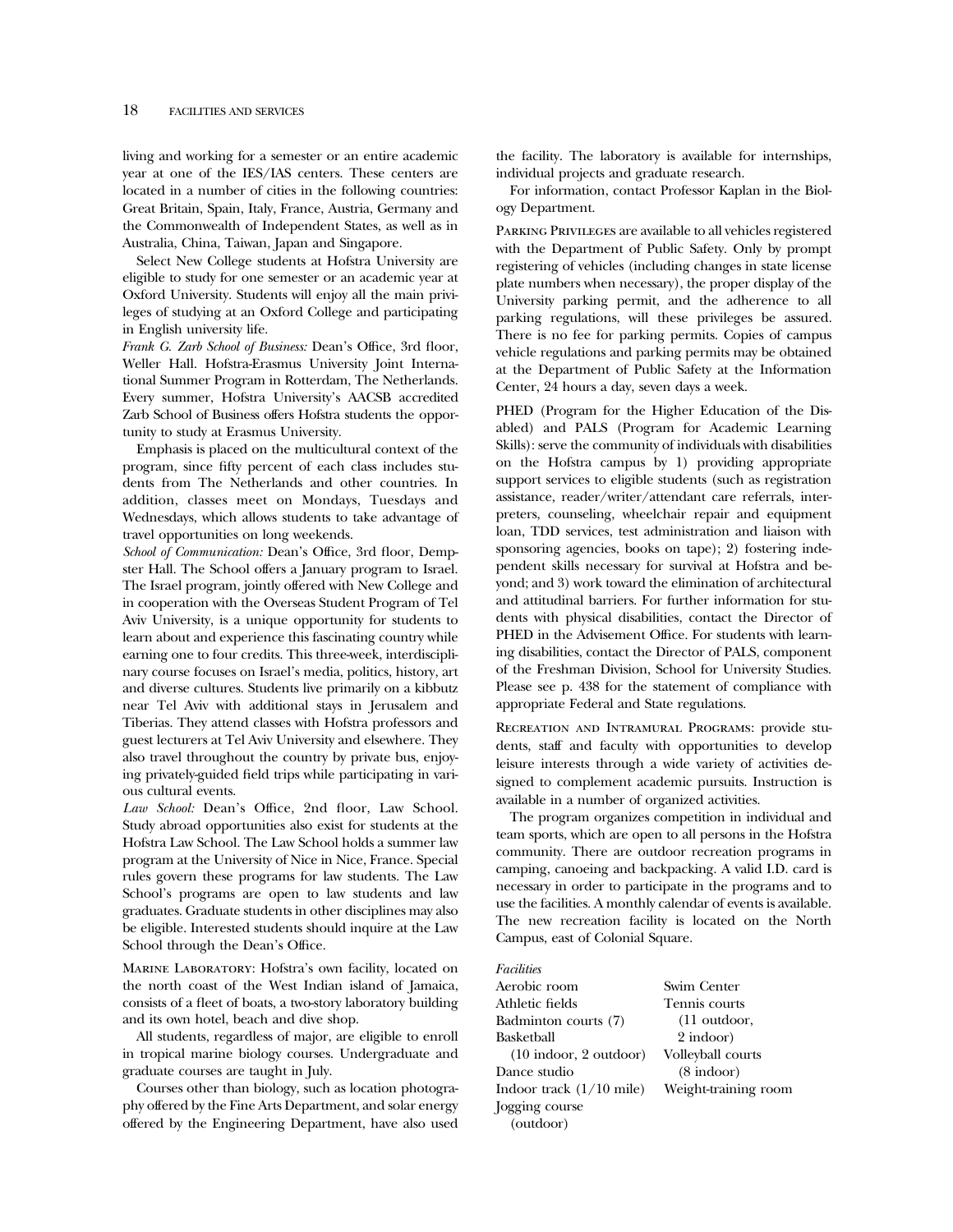*Competition* Badminton Basketball Billiards European Team Handball Floor hockey Free-throw contest Soccer (indoor and outddor) Softball

# *Activities*

Aerobic dance General exercise Isshinryu karate Modern dance

### *Special Events*

Camping Hiking Joy/walk-a-thon (10k) STXball lacrosse Table tennis Tennis Touch football Ultimate frisbee Volleyball Water basketball Water polo Water volleyball Wiffleball Wrestling

Physical conditioning with weights Slimnastics Swimnastics

Tournaments: badminton, corecreational volleyball, Sunshine Tennis, wrestling Turkey trot (5k) Whitewater rafting trip

*Sport Clubs*

Athletic Trainers Bodybuilding **Crew** Danceworks Equestrian Ice hockey

Karate Rugby (men/women) Ski Trailblazers Weightlifting Wrestling

RESIDENTIAL LIFE: Hofstra offers living accommodations for approximately 4,000 students in six high-rise residence halls, two 6-story suite-type buildings, two low-rise suitetype complexes, a residential complex for freshmen as well as graduate students, and an apartment complex. There are many diverse residential options including single, double, triple rooms; various types of suites; and apartments. Resident students may opt to live in special housing areas. These areas include quiet floors, smokefree floors, and a building for international students. See page 26 for residence rates.

Additional facilities in each hall or complex include washers and dryers, kitchenettes, lounges and study areas.

The residence program promotes community development in each residence hall/complex. Each floor has a live-in resident assistant who is available to act as a

resource and to initiate activities on the floor. There are programs facilitated on a regular basis that assist students in many areas including social, educational, and recreational.

The Resident Student Association (RSA) is governed by the resident students. RSA manages a budget, organizes a wide range of social and cultural events throughout the year, and serves as advocate for the rights and concerns of residence students in matters involving the University.

For information on housing, write to the Residential Life Office at the University, located in 244 Student Center or call (516) 463-6930.

Student Activities: the Office of Student Activities is responsible for supervising and coordinating the cocurricular efforts of the student body. At Hofstra, we are dedicated to the education of students outside of the classroom as well as academically. It is through the Student Activities forum that students learn, practice and sharpen the real life skills that are required for success in today's world. Among the myriad of functions performed by the Student Activities Office are supervision of the Student Government Association, clubs, fraternities and sororities, and spirit support groups. New Student Orientation, fall and spring weekends and many other programs also fall under the auspices of Student Activities.

All student club and organization activities must be cleared through this office, which oversees the budgeting of student government funds. Policies, procedures and constitutions for clubs and organizations are available here. All questions about existing or proposed clubs should be directed to this office, located in 242 Student Center, ext. 6914.

There are more than 100 active student clubs at Hofstra. These clubs represent interests in the areas of culture, creative arts, sports and more. If a student has a particular interest that is not represented, a club may be created. All that is required is ten members and approval from the Student Government Association. Below is a list of clubs that are currently active at Hofstra:

*Cultural Clubs* African Caribbean Society African Peoples Organization Asian-American Organization Croatian Youth of Hofstra English Club French Club (FRAIS) Hellenic Society Hillel

Hofstra Christian Fellowship Hofstra Organization of Latin Americans Islamic Club Newman Club Nirvana Organization of International Students Prostestant Community Spanish Club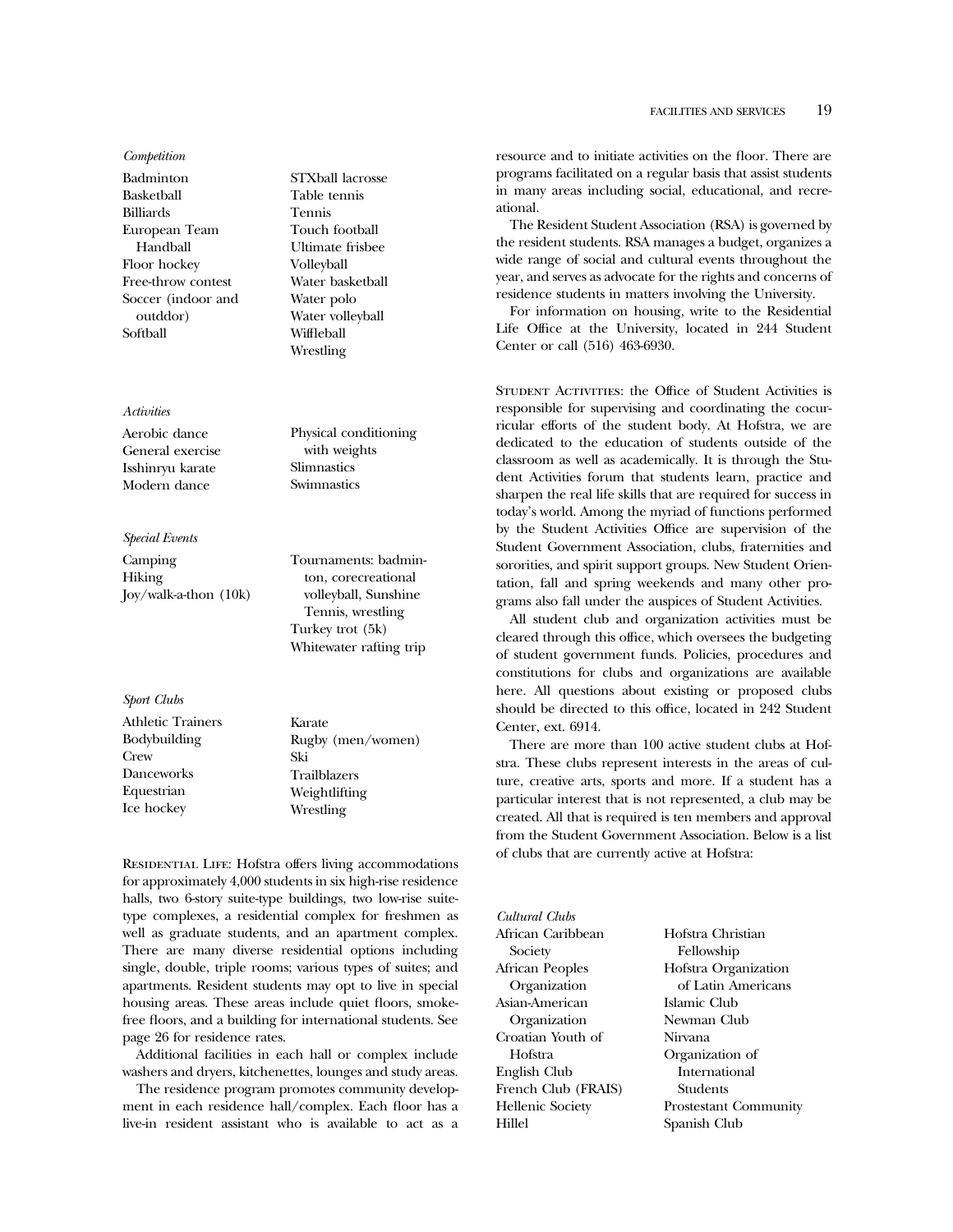# 20 FACILITIES AND SERVICES

*Creative Arts Clubs* Arts Alliance Cinema Club Composer's Ensemble Danceworks Hofstra Gospel Ensemble Imani Dance Ensemble

## *Media*

Alternative Television The Chronicle Font HTV\* (Hofstra Television) Nexus

*Preprofessional Clubs*

Accounting Society African and Latino Students Interested in Communication AIESEC International Business Society American Chemical Society Association of Preprofessional Health Oriented Students Athletic Trainers Club BCIS Club Computer Science Club Economics Club Educational Society English Club Financial Management Association Geology Club

## *Politically/Socially Active Clubs*

Amnesty International Gay and Lesbian Alliance Green Future Inter-Fraternity Council Inter-Fraternity/Sorority Council Panhellenic Association

108B Musical Theater Musical Entertainers and Spectators Society Radio Theater Players Roy-G-Biv Spectrum Players

Nonsense Parthenon Society of Professional **Journalists** WRHU\* (Radio)

History Club Hofstra Prelaw Society Hofstra Tax Society Institute of Management Accountants Legion of Low Brass Marketing Club National Association for Black Accountants National Society for Black Engineers Psychology Club Rube Goldberg Club Society for the Advancement of Management Sociology Club Thurgood Marshall Prelaw Society Women in Business

Philosophy Club Political Affairs Committee Political Science Club Right to Life Speakers Corner Young Democrats Young Republicans

*Service Clubs* Biosphere Circle K Entertainment Unlimited TLC Link Hofstra Concerts

*Spirit Support Clubs* Cheerleaders\* Hofstra Twirling Corps\* Kickline/Dance Team\*

*Fraternities* Alpha Epsilon Pi Alpha Kappa Psi (coed) Alpha Phi Alpha

Crown and Lance Delta Sigma Phi Epsilon Sigma Kappa Sigma Malik Sigma Psi Manchester House

*Sororities* Alpha Epsilon Phi Alpha Kappa Alpha Alpha Phi Alpha Theta Beta Delta Chi Delta Delta Phi Epsilon Delta Sigma Theta

Organization of Commuter Students Student Government Association Student Judiciary Board\*

Pep Band\* Screaming Dutchmen Booster Club\*

Pershing Rifles Phi Beta Sigma Phi Iota Alpha Sigma Alpha Mu Sigma Phi Epsilon Sigma Pi Tau Epsilon Phi Tau Kappa Epsilon Zeta Beta Tau

Phi Epsilon Phi Sigma Sigma Sigma Delta Tau Sigma Gamma Rho Sigma Iota Alpha Sigma Sigma Sigma

STUDENT CENTER: provides the facilities within which the cultural aspects of our academic-social community can develop. It is the focal point of campus community life. Here commuter and resident students meet for meals, socializing, and the business and pleasure of student government, publications, clubs, hobbies and a wide variety of special events.

In addition to dining halls, meeting rooms, the Rathskeller, Service Desk, Bookstore, Student Center Theater, a full service travel agency, a beauty parlor and several congenial lounge areas, the Center houses the following offices: Dean of Students, Director of Student Activities, Office of Residential Life, Program for the Higher Education of the Disabled (PHED), Office of International Students, Placement, Counseling, Facilities Management, Conference Services, Scheduling, and the Chaplains Offices.

See Food Services and Hofstra USA entertainment center, page 16.

SWIM CENTER: the indoor Olympic-size pool, the only one located in the metropolitan area, occupies the South wing of the Physical Fitness Center. It includes four diving boards, two moveable bulkheads, which can divide the

<sup>\*</sup>Not funded by the Student Government Association.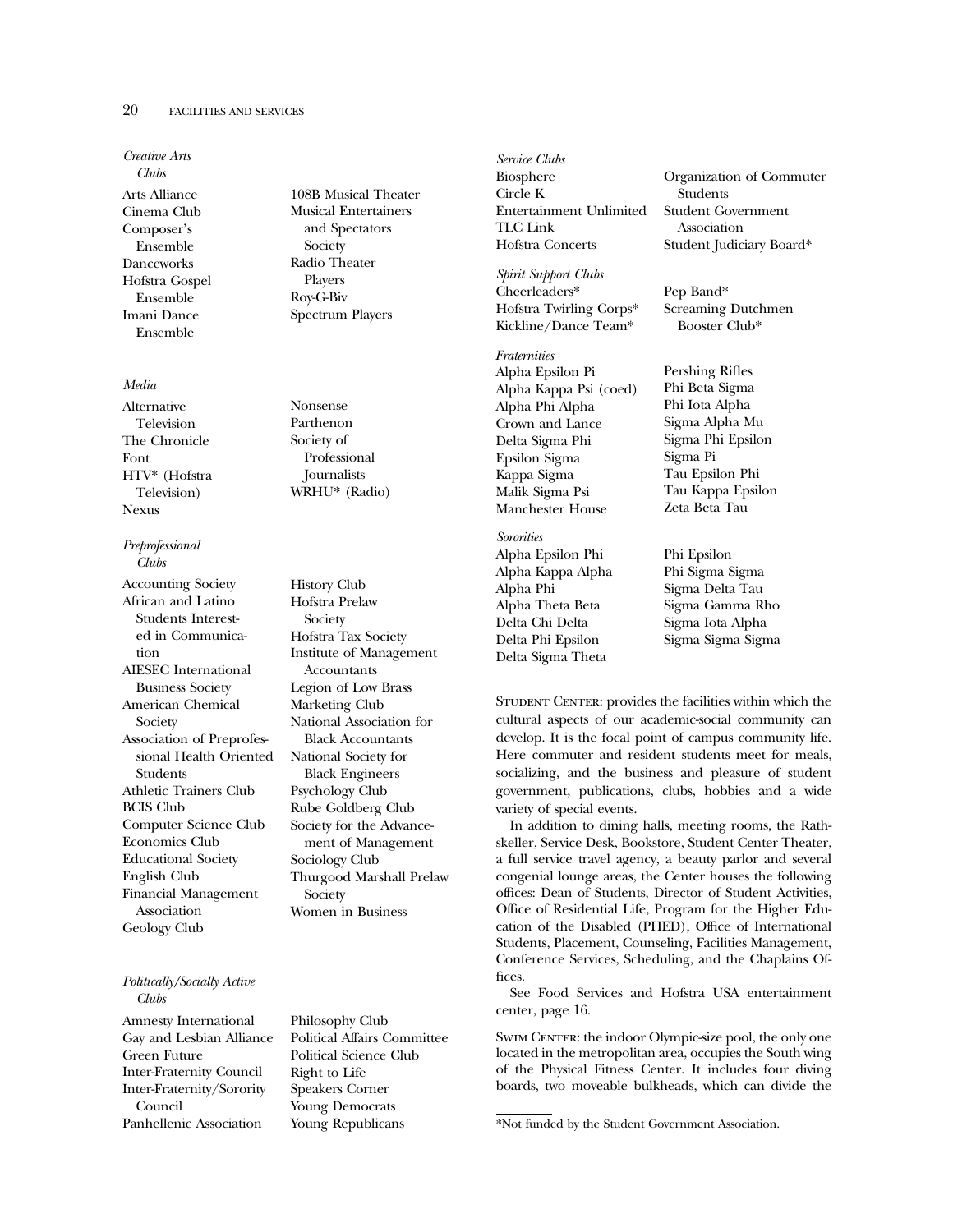pool for separate activities and complete support facilities: locker rooms, showers, bleachers and offices. The pool also includes an underwater observation window, the most technologically advanced electronic timing system and accessibility for the handicapped. A complete range of recreational, instructional and competitive aquatic activities are available.

University Club, located in David S. Mack Hall, is a private membership club for members of the Hofstra community (faculty, staff, graduate students, alumni, friends and trustees). The Club offers excellent food, attractive and comfortable meeting and dining facilities as well as special events. The Club is also available on a contract basis for private social functions and business meetings. Located near the entrance to the North Campus.

University Technical Services, located in Butler Annex, is a division of Campus Life responsible for coordinating and approving, for standardization, the purchases of audio-visual and electronic equipment and the maintenance and repair of audio-visual equipment in use by both academic and non-academic departments. The unit installs and repairs all security systems on campus and the interfacing of fire alarm systems to the Hofstra Information Center monitoring station. It designs, installs and repairs audio and video systems throughout the Hofstra community.

### EDUCATIONAL SERVICES

CERTIFICATION OFFICE: advises undergraduate and graduate students regarding the latest New York State certification requirements for teachers, school counselors, school psychologists and school administrators. This office, part of the School of Education, is located in Mason Hall, room 214.

Computer Services: The University Computing Center provides computing services to all sectors of the Hofstra community. The Center's staff is committed to providing professional support for all computing activities on campus.

The Center, located in McEwen Hall, houses an IBM 9121 mainframe, and DEC VAX 4600, 4705A, 6440 minicomputers. These systems provide central computing resources for teaching and research including electronic mail, and Internet services, and databases. The systems also support the Axinn Library online catalog which includes boolean search capabilities. Accounts on these systems are available to all Hofstra students and faculty members.

The IBM 9121 supports the VM/ESA 1.2 operating environment. The VAXs are organized into a VAX Cluster running the VMS 6.1 operating system. These systems are accessible from the 1,000 PCs and terminals in the computing laboratories and from faculty offices through a growing campus network.

Academic Computing manages five computer labora-

tories conveniently located around the campus. Four laboratories, which are staffed by trained assistants, are available to all students for completing class assignments and for personal enhancement. A fifth laboratory is not staffed but is open 24 hours a day. For convenience, all software is available on the campus network and selectable from menus. The laboratory located in Memorial Hall, contains high-end PCs for general use as well as for instructional use. A new Gallon Wing laboratory contains Power Macintoshes. A third laboratory, located in Calkins Hall, houses the Apple Macintosh computers. This laboratory also contains a multimedia laboratory with Silicon Graphics 3D and Macintosh multimedia workstations for student use. The new multimedia laboratory in McEwen Hall contains state-of-the-art hardware and software. Another facility, located in McEwen Hall, contains high-end PCs and Macintosh computers for faculty use. Several other specialized computer laboratories are located in departmental facilities, including Power Macintosh and Silicon Graphics Labs.

Academic Computing maintains a large collection of programs for student and faculty use. User guides to all the major programs and systems are available to students unfamiliar with these programs. All the major programming languages including  $C, C++, FORTRAN, COBOL,$ and Pascal, are supported. Word processing programs such as WordPerfect and MS Word; spreadsheets including Lotus and Excel; databases including dBase, Paradox and Oracle are examples of supported programs.

A wide variety of multimedia, desktop publishing and presentation graphics applications such as Adobe Photoshop and Premier, Macromind Director, Power Point and Quark XPress are also available.

Computer personnel also provide training and assistance to students and faculty on a regular basis. Computer training seminars are also regularly scheduled.

Language Laboratory: offers a variety of opportunities and resources to students of foreign languages, English as a Second Language (ESL) and students enrolled in Hofstra's speech program.

Fifty audio monitoring stations are available for both placement tests and required laboratory work. Hofstra television, original version of foreign films and live foreign broadcasts are available in 18 audio, video and computer stations. A 32-seat instructional classroom, equipped with audio and overhead video monitors, is available for foreign language and ESL students. Computer-assisted instruction can be obtained through multi-media (CD-ROM: IBM and Macintosh) computer stations and software in the laboratory. Classrooms are available for both group work and tutoring sessions. Located in the Learning Technology Center, 213 Memorial Hall.

THE JOAN AND DONALD E. AXINN LIBRARY: the libraries of the University (Axinn and Law) consist of more than 1,400,000 volumes including microform volume equivalents. The Axinn Library grows at a rate of about 15,000 volumes a year to accommodate the academic demands of the programs of study. The School of Law Library con-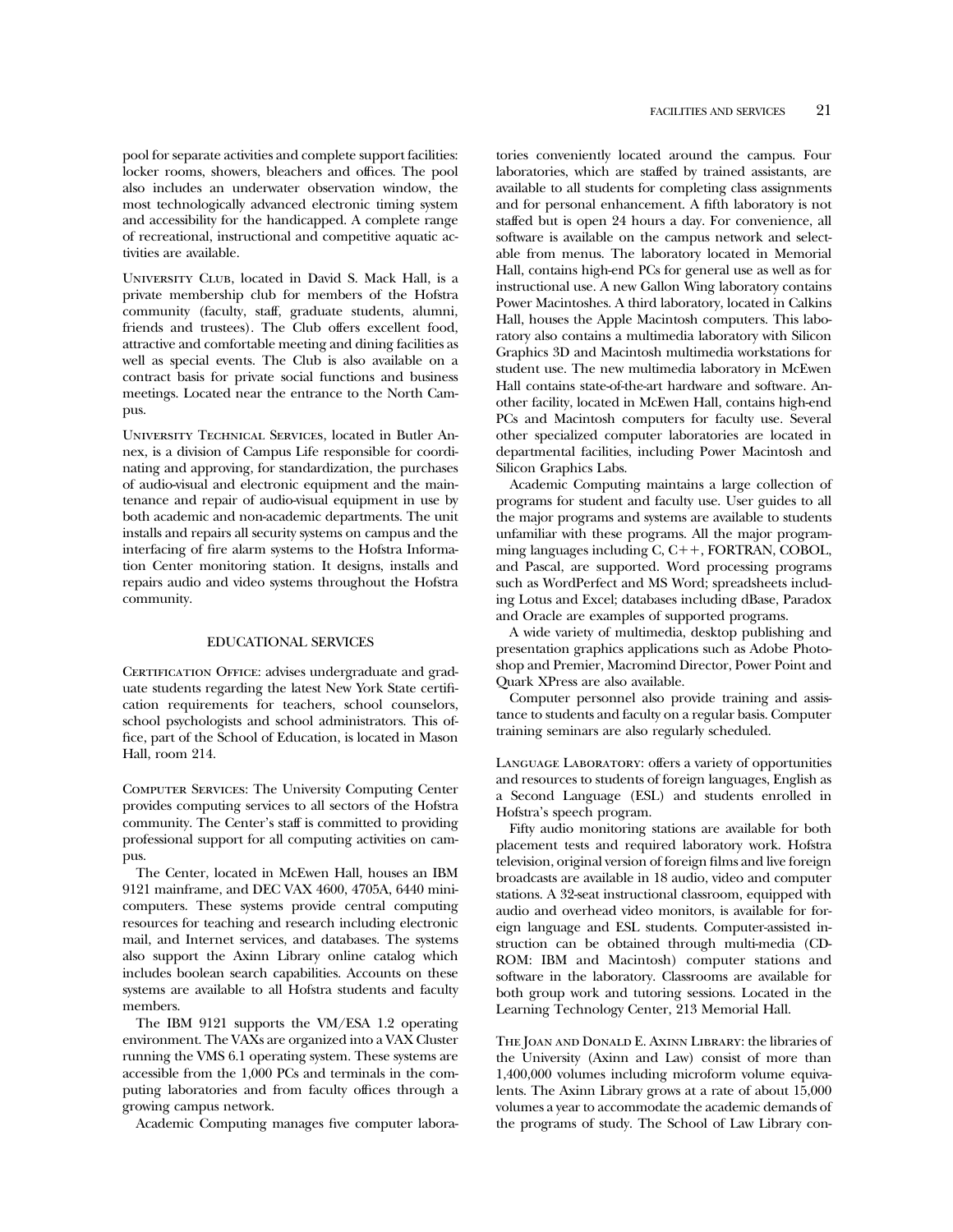# 22 FACILITIES AND SERVICES

tains over 375,000 volumes including volume equivalents. The collection of books, cataloged according to the Library of Congress classification system, is supplemented by a substantial collection of United States documents, maps and research material in microform including ERIC microfiche. Students have free access to the circulating and reference book collections, which are in open stacks. Special Collections materials and the Periodicals Collection are in closed stacks, from which service is provided.

The Library's Curriculum Materials Center provides a variety of print and nonprint materials for students from the School of Education. The Library also administers the University Archives.

The Library's online catalog, LEXICAT, lists the cataloged books, periodicals, microforms, government documents and media held in the Axinn and Law Libraries. A local area network (LAN) in the Reference Department links 35 CD readers to a variety of databases.

The Library participates in a network of about 6,000 libraries on-line to the OCLC, Inc. computer database, which contains bibliographic and cataloging information about the holdings of member libraries, and provides excellent research and interlibrary loan data.

The Library building's ten-floor tower and two-story pavilion include a spacious Periodicals reading room, student study areas, conference rooms, faculty studies, a 1,000-volume Leisure Reading Collection, a 135-seat lecture hall and three exhibition areas. The Library will accommodate 900 readers.

Special Collections and the University Archives are located in the Library Services building on the West Campus of the University.

*The Long Island Studies Institute*, established in 1985, is a cooperative endeavor of Hofstra University and Nassau County to foster the study of Long Island history. Two major research collections on the study of Nassau County, Long Island and New York State are located in the Special Collections Department on the University's West Campus, 619 Fulton Avenue, Hempstead. These collections—the Nassau County Museum collection and Hofstra University's James N. MacLean American Legion Memorial collection—are available to historians, librarians, teachers and the general public, as well as to Hofstra students and faculty. Together, they offer a rich repository of books, photographs, newspapers, maps, census records, genealogies, government documents, manuscripts and audiovisual materials.

*Media Services,* located in the Library's east pavilion, provides faculty and students with audiovisual services to support classroom instruction in degree-related courses. Under the auspices of the Library, Media Services offers a media software collection of films, videocassettes, slides, filmstrip sets and spoken word audiocassettes and phonodiscs. The department also holds a collection of media directories and catalogs, provides media reference services, film and video renting and scheduling, film projectionists and equipment deliveries to classrooms. A media preview room is located in the Library. Audio/video duplication and slide transparency production are also provided.

Marriage and Family Therapy Clinic: provides clinical services to individuals, couples, and families who are experiencing any type of relationship problem. The Marriage and Family Therapy model is one of empowerment that encourages persons to develop effective ways of achieving fulfilling and satisfying relationship reactions.

The Clinic provides low cost fees to enable all members of the Long Island Community to participate in the Clinic services.

The Clinic is open Monday through Friday, 9 a.m. to 9 p.m., and Saturday, 9 a.m. to 4 p.m. The Marriage and Family Clinic is located in the Saltzman Community Services Center.

Psychological Evaluation and Research Center: offers diagnostic, counseling and therapy services to children, adolescents, adults and families exhibiting a wide variety of problems related to learning, job performance, personal adjustment, stress and family harmony. The Center is staffed by supervising psychologists and graduate students in the clinical and school psychology and school/community psychology doctoral programs.

Low cost fees enable the center to provide important psychological services to the Long Island community.

The Center is open Monday through Friday from 8:30 a.m. to 9 p.m.; Saturday from 8:30 a.m. to 4 p.m. and is located in the Saltzman Community Services Center.

Reading/Communications Resource Center: maintained by the Reading Department as part of its graduate program as well as a university and community resource. The Center was established as a satellite of the Educational Retrieval and Information Center (ERIC) by the national government. It has expanded into a resource which has a small circulating collection of research materials related to reading, linguistics and cognitive psychology as well as a large reference unit. Users may find research material in reading dated as far back as 1893.

The Center is open to the public Monday through Thursday, 9 to 5 p.m. and Friday, 9 to 4 p.m. It is staffed by doctoral students and faculty from the Reading Department and is located in 102E Mason Hall.

Reading/Writing Learning Center: located in the Saltzman Community Services Center, provides individual evaluations of reading/writing ability, individual and group instruction, secondary reading/writing study skills, and preparation for the verbal section of the Scholastic Aptitude Test (SAT). Services are provided directly by certified reading specialists for children, adolescents and adults. Graduate students serve as interns at the center to fulfill practica requirements.

Special Education and Rehabilitation Center: an administrative unit within the areas of Special Education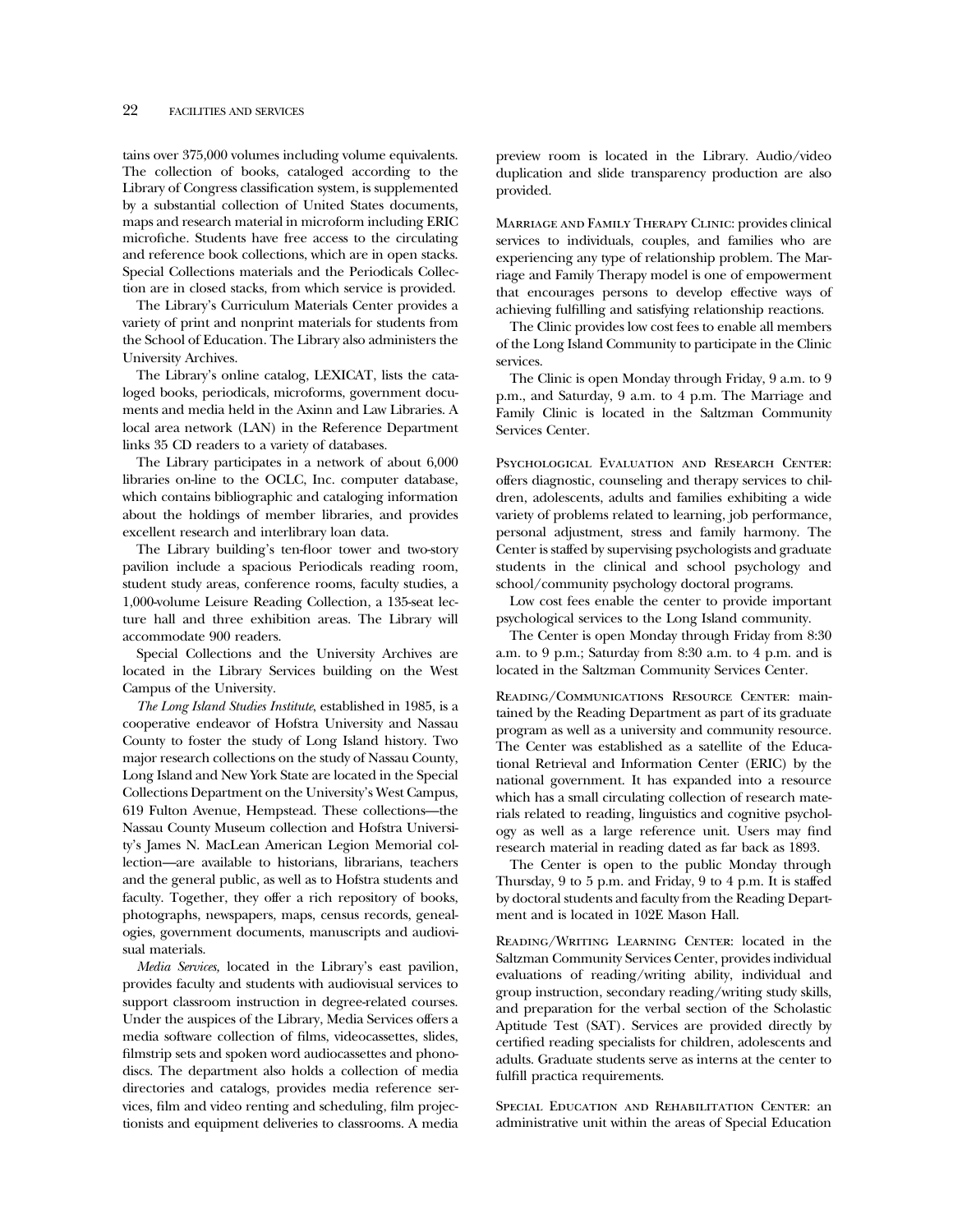and Rehabilitation Counseling, is concerned with research and special projects in rehabilitation counseling and in the education of children and adults with various handicapping conditions. Center activities include short term training institutes, consultations with schools and agencies in the community, research and demonstration projects.

SPEECH-LANGUAGE-HEARING CENTER: provides diagnostic, therapeutic, counseling and referral services to children, adolescents and adults exhibiting a wide range of speech, language communicative disorders. Comprehensive audiological evaluation, hearing-aid evaluation and aural rehabilitation programs are offered.

The services of the Center are available to Hofstra students, faculty, staff and to the community at large. Referrals by self, faculty or other professionals are accepted. The Center is staffed by certified professionals who provide direct supervision to graduate students fulfilling practica requirements.

The Center, located in the Saltzman Community Services Center, is open Monday through Thursday, 9 to 5 p.m.; Friday, 9 to 4 p.m.; some evenings until 8 p.m. and Saturday mornings.

The Speech-Language-Hearing Center is fully accredited by the Professional Services Board of the American Speech-Language-Hearing Association.

### CULTURAL RESOURCES

The Hofstra Cultural Center (HCC) is an umbrella organization which includes a Conference and Symposia Program, a Theater Program, a Music Program, the Hofstra Museum, the Long Island Studies Institute and the publications of the scholarly journals *George Sand Studies* and *Twentieth-Century Literature* as well as the proceedings of the Hofstra Cultural Center conferences. The activities of each of these units augment the offerings of the academic departments of the University.

*The Conference and Symposia Program* develops educational programs related to the cultural and interdisciplinary experience of American and international students, faculty, staff and alumni; plans and coordinates conferences in the fields of the humanities, business, law and the sciences to promote the University as an international arena of scholarly thought and to foster Long Island as a cultural entity. The Center has won international recognition for its Women Writers' Conferences and for its Presidential Conference Series, which started in 1982 with the Franklin D. Roosevelt Centennial Conference, continued thereafter, with conferences on Harry S. Truman, Dwight D. Eisenhower, John F. Kennedy, Lyndon Baines Johnson, Richard Nixon, Gerald R. Ford, Jimmy Carter, Ronald Reagan, and will study each succeeding president. *The Theater Program* of the Hofstra Cultural Center includes *Hofstra Mid-Season*. Founded in 1985, it offers a series of dramatic performances during the fall and spring semesters, often designed to augment conferences organized under the auspices of the Conference and Symposia Progam. Casts include students, faculty, members of the administration, alumni as well as performers from the local community. The Theater Program also includes *Hofstra USA Productions,* founded in 1983.

*The Music Program* of the Hofstra Cultural Center includes *The International Concert Series* and special musical events in conjunction with conferences and symposia. The Hofstra Cultural Center arranges concerts on campus and has developed exciting working relationships with the Consulates of Austria, Germany, Italy, The Netherlands and many other countries. Musicians from these countries perform on campus as part of the International Concert Series.

The Conference and Symposia Program, the Theater Program and the Music Program maintain offices in the Student Center.

*The Hofstra Museum* includes five dedicated indoor exhibition spaces and the outdoor sculpture on Hofstra's north and south campus areas. It has been honored with accreditation by the American Association of Museums for maintaining the highest standards in Hofstra's continuing effort for excellence in art and artistic endeavors. The Hofstra Museum collection of more than 4,000 objects is one of the most valuable at a university in the greater New York area and contains major works of art, specializing in modern European and American painting, sculpture, photographs and prints as well as Asian, Oceanic, African and Pre-Columbian art. The Museum is responsible for over 45 pieces of outdoor sculpture in various locations throughout the 238 acre campus. Walking tour maps can be found in the galleries. The Museum coordinates about 16 exhibitions annually and provides occasional special lectures and accompanying programs. Where possible, the Museum coordinates exhibitions to support conferences conducted by the Conference and Symposia Program.

The dedicated exhibition areas of the Hofstra Museum include the Emily Lowe Gallery, the David Filderman Gallery; the Rochelle and Irwin A. Lowenfeld Conference and Exhibition Hall; Student Study Room, 9th floor, Axinn Library; and Bits 'N Bytes Cafeteria.

*David Filderman Gallery* (Axinn Library, 9th floor) presents exhibitions often related to University conferences, seminars, lectures and courses. Exhibitions contain works from the Axinn Library, from holdings of other institutions and individuals and from the Museum's permanent collections. Hours: Monday though Friday, 9 to 5 p.m.; Tuesday, 5 to 9 p.m.; Saturday and Sunday, 1 to 5 p.m. *Emily Lowe Gallery* (Lowe Hall) offers a wide variety of programs in the visual arts which deal with contemporary and historical issues. Each academic year, major temporary exhibitions serve the educational programs of the University. The Gallery also houses the permanent art collection. Hours: Tuesday, 10 to 9 p.m.; Wednesday, Thursday, Friday, 10 to 5 p.m.; and during exhibitions, the Gallery is open on Saturday and Sunday, 1 to 5 p.m. Summer hours, when exhibits are being held (June-August): Tuesday through Friday, 10 to 4 p.m. The Gallery is closed on Mondays. The main offices of the